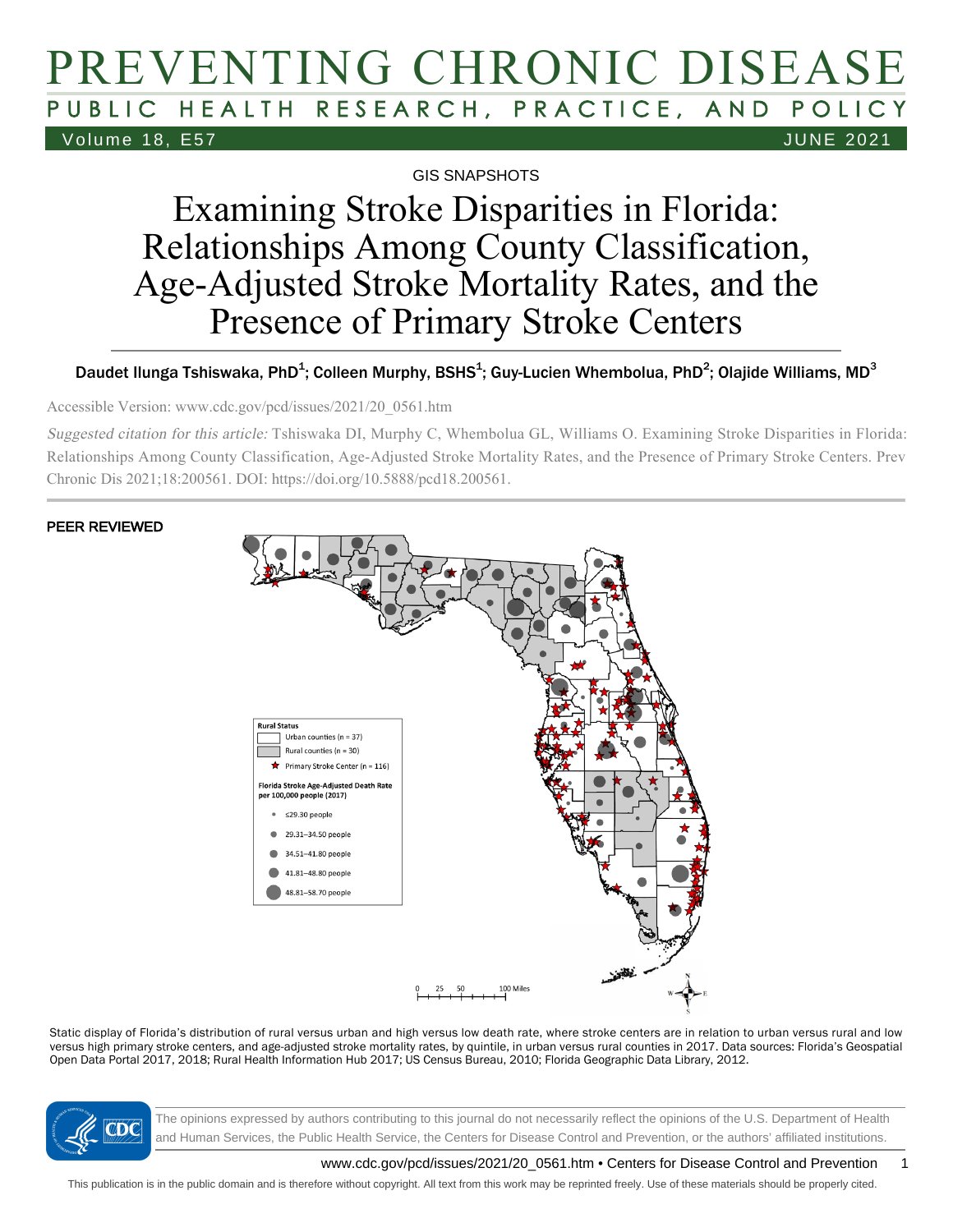### Background

Although overall stroke mortality has declined in the United States for decades, recent data show that this decline in stroke deaths has slowed and that stroke remains 1 of the leading causes of death at the state level (1). In Florida, stroke is the fifth leading cause of death and was responsible for 12,602 deaths in 2017. Florida's death rate is 38.9 per 100,000 population and, in 2021, it is tied with Illinois at 20th place in stroke-related death rate rankings by state (2).

As part of an effort to improve the quality of care provided to stroke patients, primary stroke centers were created with a strict set of criteria for certifying hospitals that meet predefined standards (3) with the goal of stabilizing and providing emergency care for acute stroke patients (4). With these goals in mind, a patient is admitted to a primary stroke center or a comprehensive stroke center based on the severity of stroke symptoms. Although comprehensive stroke centers are equipped to provide care for complex stroke patients who often have more advanced therapeutic needs, primary stroke centers are equipped to provide care for less complex stroke patients and can administer acute stroke thrombolysis in a timely manner.

Having limited or no access to stroke centers remains a major challenge for many stroke patients. In the US, the scarcity of stroke centers is more pronounced in rural areas (5). In Florida, a rural county is a county with either 1) a population of 75,000 people or less, or 2) a population of less than 125,000 people and contiguous with a county that has a population of less than 75,000 people (6). By this definition, 30 out of the 67 counties in Florida are rural (7) and they contain 8.8% of Florida's population (8). Considering the importance of stroke centers, a gap exists in the literature assessing the relationship between county classification, age-adjusted stroke mortality rates, and the number of primary stroke centers in Florida.

The purpose of our research was to create maps that illustrate the relationship between age-adjusted stroke mortality rates and the presence of primary stroke centers in Florida. We hypothesized that stroke mortality will be higher in regions of Florida with fewer primary stroke centers.

## Data and Methods

We used publicly available age-adjusted stroke mortality data for 2017 from the Florida Department of Health Death Data Viewer (9). The 2017 primary stroke center shapefiles and the Florida county lines came from the Florida Geographic Data Library and the ArcGIS Hub (7,10,11). The US Census Bureau website provided information about urban and rural counties as of 2010 (12). Independent variables were rural ( $n = 30$ ) and urban ( $n = 37$ ) county status, and dependent variables were number of primary stroke centers ( $n = 116$ ) and age-adjusted stroke mortality rates in Florida.

We geocoded primary stroke centers by using the Florida county lines shapefile as the basis for locating and indicating exact primary stroke centers onto the map (13). The Capital Regional Medical Center — Gadsden Memorial campus (in Gadsden County) was matched with zip code 32351 rather than 32353, as shown in the list of primary stroke centers. Bartow Regional Medical Center in Polk County was also changed from zip code 33831 to 33830. We used ArcMap 10.3 (ESRI) for geocoding and mapping purposes (13).

Point-biserial correlations were performed to determine the correlation between the urban county versus rural county status and ageadjusted stroke mortality rates. The test for normality (ie, Shapiro-Wilk test) suggested that age-adjusted stroke mortality rates were normally distributed throughout Florida's urban and rural counties  $(P > .05)$ . The number of primary stroke centers across Florida, however, was not normally distributed ( $P < .05$ ); therefore, we performed a nonparametric test (ie, Mann-Whitney <sup>U</sup> test) to consider the nonnormal distribution of urban county versus rural county primary stroke centers throughout Florida. More precisely, the Mann-Whitney <sup>U</sup> test was used to determine whether the number of primary stroke centers differed in urban and rural counties. All statistical analyses were performed using SPSS version 24 (IBM Corp).

### Highlights

Geocoding indicated that 116 primary stroke centers were primarily in the west, central, and east regions of the state. The pointbiserial correlation coefficient for the relationship between urban counties versus rural counties and age-adjusted stroke mortality rates was  $r = 0.05$ , although the relationship was not significant (P  $= .67$ ). In the Mann-Whitney U test, the number of primary stroke centers in urban counties (mean =  $47.8$  centers, n =  $37$  counties) was significantly higher than the number in rural counties (mean = 17.0 centers,  $n = 30$  counties) (Mann-Whitney  $U = 45$ ,  $P < .001$ .)

#### Action

Analyzing the relationship between county classification, ageadjusted stroke mortality rates, and primary stroke centers has implications for stroke system development at the state level. Our

The opinions expressed by authors contributing to this journal do not necessarily reflect the opinions of the U.S. Department of Health and Human Services, the Public Health Service, the Centers for Disease Control and Prevention, or the authors' affiliated institutions.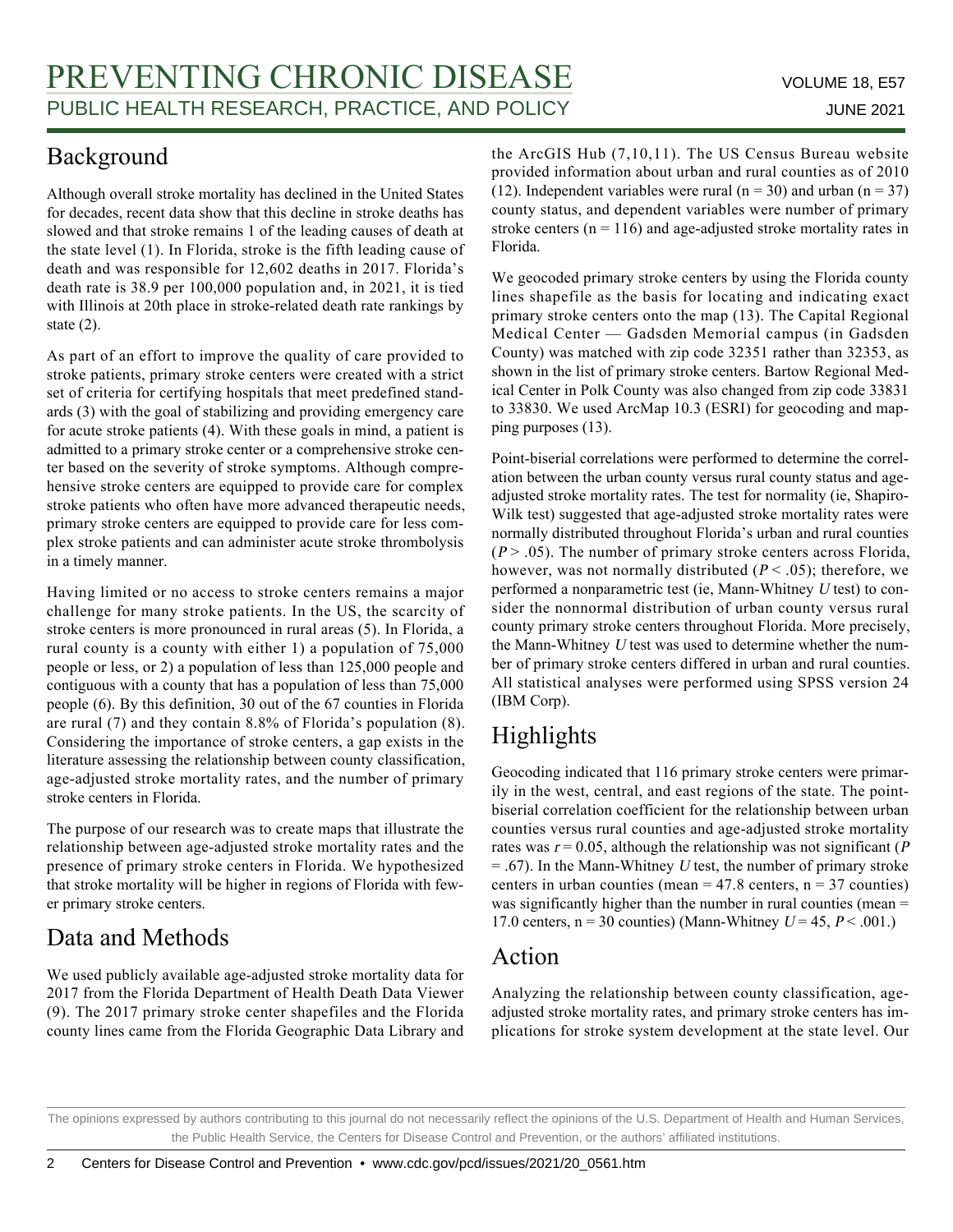# PREVENTING CHRONIC DISEASE VOLUME 18, E57 PUBLIC HEALTH RESEARCH, PRACTICE, AND POLICY **FOUR ALL SEALTH SETTING** 2021

distribution map indicates a primary stroke center disparity in Florida, favoring urban counties with more primary stroke centers than rural counties. This finding underscores the need for more equitable resource allocation regarding primary stroke center availability in Florida.

The use of telemedicine for the treatment of stroke (ie, telestroke) may help reduce primary stroke center disparity by helping rural hospitals meet eligibility for certification as a hospital for treating acute stroke (14). Telestroke is a promising strategy for addressing the acute management of stroke patients, and barriers related to telestroke reimbursement have been addressed by passage of the Furthering Access to Stroke Telemedicine Act. Constraints to the use of telestroke, however, include the availability and affordability of technology, the need for ongoing technological support, logistical challenges related to the potential need for examination assistance by a participating bedside clinician or nurse, and several legal and ethical questions about provider credentials and patient safety and privacy  $(15,16)$ .

#### Acknowledgments

The National Institute on Neurological Disorders and Stroke of the National Institutes of Health, Diversity Supplement (award number U54NS081765-01) supported this project The authors declare that they have no conflicts of interest. The views expressed in this manuscript are those of the authors and not necessarily those of the National Institutes of Health. No copyrighted materials or tools were used in this research.

#### Author Information

Corresponding Author: Daudet Ilunga Tshiswaka, PhD, University of West Florida, Department of Public Health, 11000 University Pkwy, Pensacola, FL 32514. Telephone: 850-474-2782. Email: daudeti@uwf.edu.

Author Affiliations: <sup>1</sup>University of West Florida, Department of Public Health, Pensacola, Florida. <sup>2</sup>University of Cincinnati, Department of Africana Studies, Cincinnati, Ohio. <sup>3</sup>Columbia University, Department of Neurology, New York, New York.

#### References

- Centers for Disease Control and Prevention. Stroke statistics 1. and maps. https://www.cdc.gov/stroke/statistics\_maps.htm. Accessed April 26, 2021.
- 2. National Center for Health Statistics. Stats of the state of Florida, 2017. https://www.cdc.gov/nchs/pressroom/states/ florida/florida.htm. Accessed April 26, 2021.
- 3. The Joint Commission. Requirements for advanced certification for primary stroke centers 2018. https:// www.jointcommission.org/accreditation-and-certification/ certification/certifications-by-setting/hospital-certifications/ stroke-certification/advanced-stroke/. Accessed April 26, 2021.
- 4. Pineda CC, Birch J. Primary stroke centers: their role and impact on acute stroke management. https://jdc.jefferson.edu/ jhnj/vol4/iss1/4. Accessed April 22, 2021.
- 5. Kulcsar M, Gilchrist S, George MG. Improving stroke outcomes in rural areas through telestroke programs: an examination of barriers, facilitators, and state policies. Telemed J E Health 2014;20(1):3–10.
- Florida Legislature. The 2017 Florida statutes. §288.0656 6. Rural economic development initiative. http:// www.leg.state.fl.us/statutes/ index.cfm?mode=View%20Statutes&SubMenu=1&App\_ mode=Display\_Statute&Search\_ String=Rural+Economic+Development+Initiative&URL=0200 -0299/0288/Sections/0288.0656.html. Accessed April 22, 2021.
- 7. Rural Health Information Hub. Florida rural hospital directory. 2018. http://www.floridahealth.gov/programs-and-services/ community-health/rural-health/ Florida%20Rural%20Hospitals%20Directory%20January%20 2018.pdf. Accessed February 1, 2019.
- 8. The Florida Legislature Office of Economic and Demographic Research. Florida: an economic overview focusing on county differences. House Commerce Committee presentation 2019. http://edr.state.fl.us/Content/presentations/economic/ EconomicOverviewFocusingonCounty%20Differences.pdf. Accessed April 22, 2020.
- Florida Charts. Stroke deaths 2017. 2019. http:// 9. www.flhealthcharts.com/ChartsReports/ rdPage.aspx?rdReport=Death.DataViewer&cid=0086. Accessed February 1, 2019.
- Florida Geographic Data Library Hospital Facilities in Florida 10. — 2017.- https://www.fgdl.org/metadataexplorer/explorer.jsp. Accessed February 1, 2019.
- 11. ArcGIS Hub. Florida County Lines 2020. https:// hub.arcgis.com/datasets/4c28279c47af46b2a01cfc4beaadd7af\_ 1?geometry=-98.986%2C24.375%2C-68.268%2C31.173&selectedAttribute=Shape.STLength(). Accessed April 21, 2021.
- 12. US Census Bureau. United States Summary: 2010. Population and Housing Unit Counts. https://www.census.gov/prod/ cen2010/cph-2-1.pdf. Accessed February 01, 2019.
- Environmental Systems Research Institute. An overview of the 13. geocoding toolbox. https://desktop.arcgis.com/en/arcmap/10.3/ tools/geocoding-toolbox/an-overview-of-the-geocodingtoolbox.htm. Accessed April 24, 2021.

The opinions expressed by authors contributing to this journal do not necessarily reflect the opinions of the U.S. Department of Health and Human Services, the Public Health Service, the Centers for Disease Control and Prevention, or the authors' affiliated institutions.